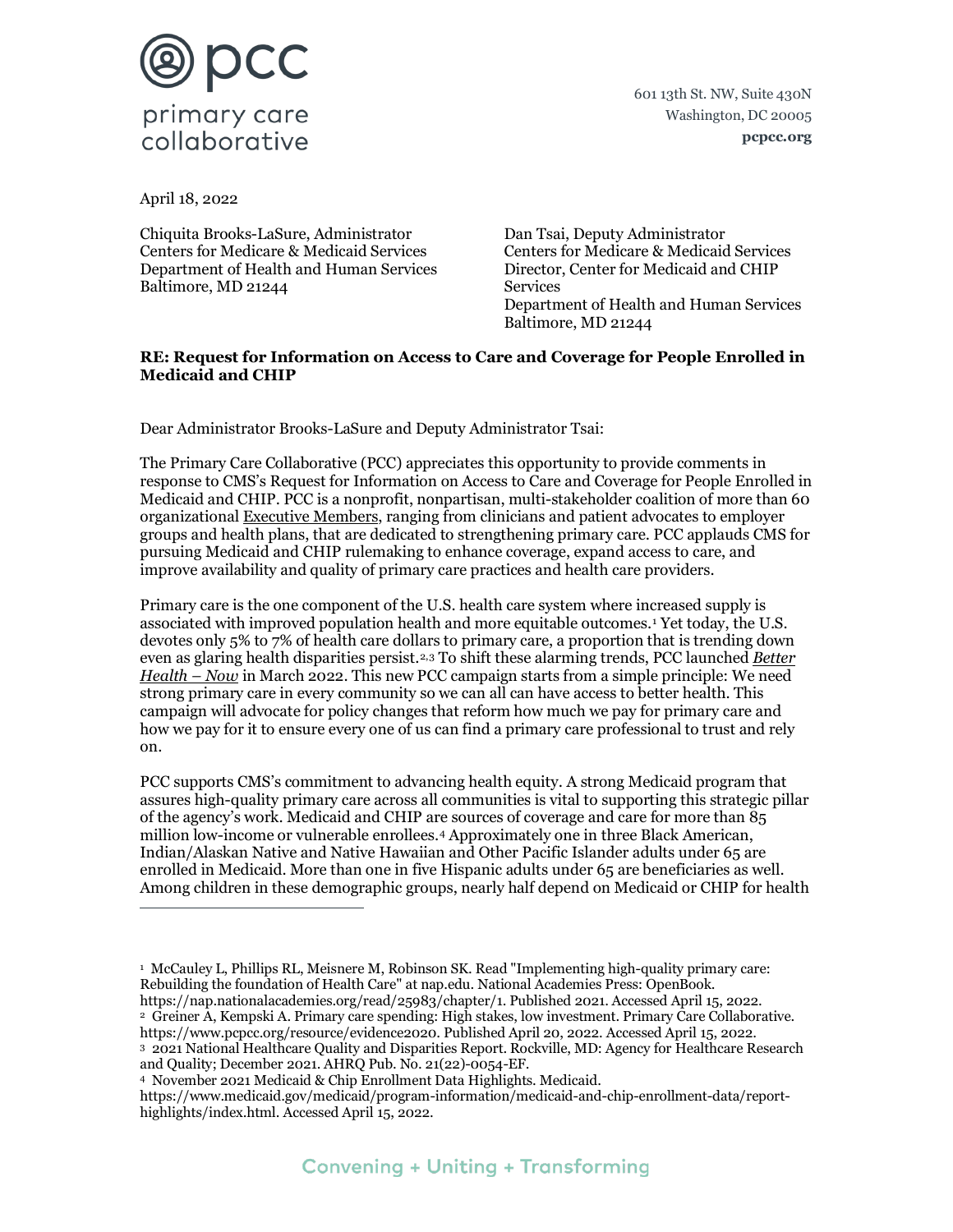coverage.[5](#page-1-0) A quarter of all rural adults and more than 10 million disabled adults under 65 depend on Medicaid.<sup>[6,](#page-1-1)[7](#page-1-2)</sup>

Unfortunately, with primary care payment that lags both commercial payers and Medicare, the program today often fails to secure robust beneficiary access to necessary primary care services[.8](#page-1-3) This outcome runs contrary to the requirements of Section  $1902(a)(30)(A)$  of the Social Security Act. This "Equal Access" provision of the Act states that Medicaid programs must:

provide such methods and procedures relating to the utilization of, and the payment for, care and services available under the plan as may be necessary…to ensure that payments are consistent with efficiency, economy, and quality of care and are sufficient to enlist enough providers so that care and services are available under the plan at least to the same extent that such care and services are available to the general population in the geographic area.

Evidence suggests that expanding investment in primary care can expand access[.9](#page-1-4) In its 2021 report, the National Academies of Sciences, Engineering, and Medicine (NASEM) calls for a primary care strategy that addresses the low rates state Medicaid agencies and their contractors pay for primary care.[10](#page-1-5) To meet its statutory obligations and to make access to equitable care a reality, Medicaid policy must do much more to substantively invest in primary care.

With the remainder of this letter, PCC provides detailed responses to the specific questions included in the RFI. **To summarize, PCC recommends that CMS:**

- **Prioritize adoption of twelve-month continuous coverage for Medicaid and CHIP beneficiaries and to limit eligibility redeterminations;**
- **Consider access to and investment in primary care in development of any future minimum standards;**
- **Promote evidence-based models of primary care-behavioral health integration;**
- **Issue comprehensive guidance to states on payment for evidence-based community health worker services;**
- **Work with states to remove reimbursement barriers to the delivery of telemental health services to Medicaid beneficiaries by primary care practices; and**
- **Require higher-quality data collection and reporting from states regarding race/ethnicity data and other demographic data.**

<span id="page-1-0"></span><sup>5</sup> Guth M, Artiga S. Medicaid and Racial Health Equity. KFF.

https://www.kff.org/medicaid/issuebrief/medicaid-and-racial-health-equity/. Published March 17, 2022. Accessed April 15, 2022.

<sup>6</sup> Medicaid and rural health - macpac. MACPAC. https://www.macpac.gov/wp-

<span id="page-1-2"></span><span id="page-1-1"></span>content/uploads/2021/04/Medicaid-and-Rural-Health.pdf. Published April 2021. Accessed April 15, 2022. <sup>7</sup> Medicaid Enrollees by Enrollment Group. Kaiser Family Foundation. 2019.

https://www.kff.org/medicaid/state-indicator/distribution-of-medicaid-enrollees-by-enrollmentgroup/?currentTimeframe=0&sortModel=%7B%22colId%22:%22Location%22,%22sort%22:%22asc%22%7 D

<span id="page-1-3"></span><sup>8</sup> National Academies of Sciences, Engineering, and Medicine. 2021. Implementing High-Quality Primary Care: Rebuilding the Foundation of Health Care. Washington, DC: The National Academies Press. https://doi.org/10.17226/25983

<span id="page-1-4"></span><sup>9</sup> Alexander D, Schnell M. The impacts of physician payments on patient access, use, and health. NBER. https://www.nber.org/papers/w26095. Published July 22, 2019. Accessed April 15, 2022.

<span id="page-1-5"></span><sup>10</sup> National Academies of Sciences, Engineering, and Medicine. 2021. Implementing High-Quality Primary Care: Rebuilding the Foundation of Health Care. Washington, DC: The National Academies Press. https://doi.org/10.17226/25983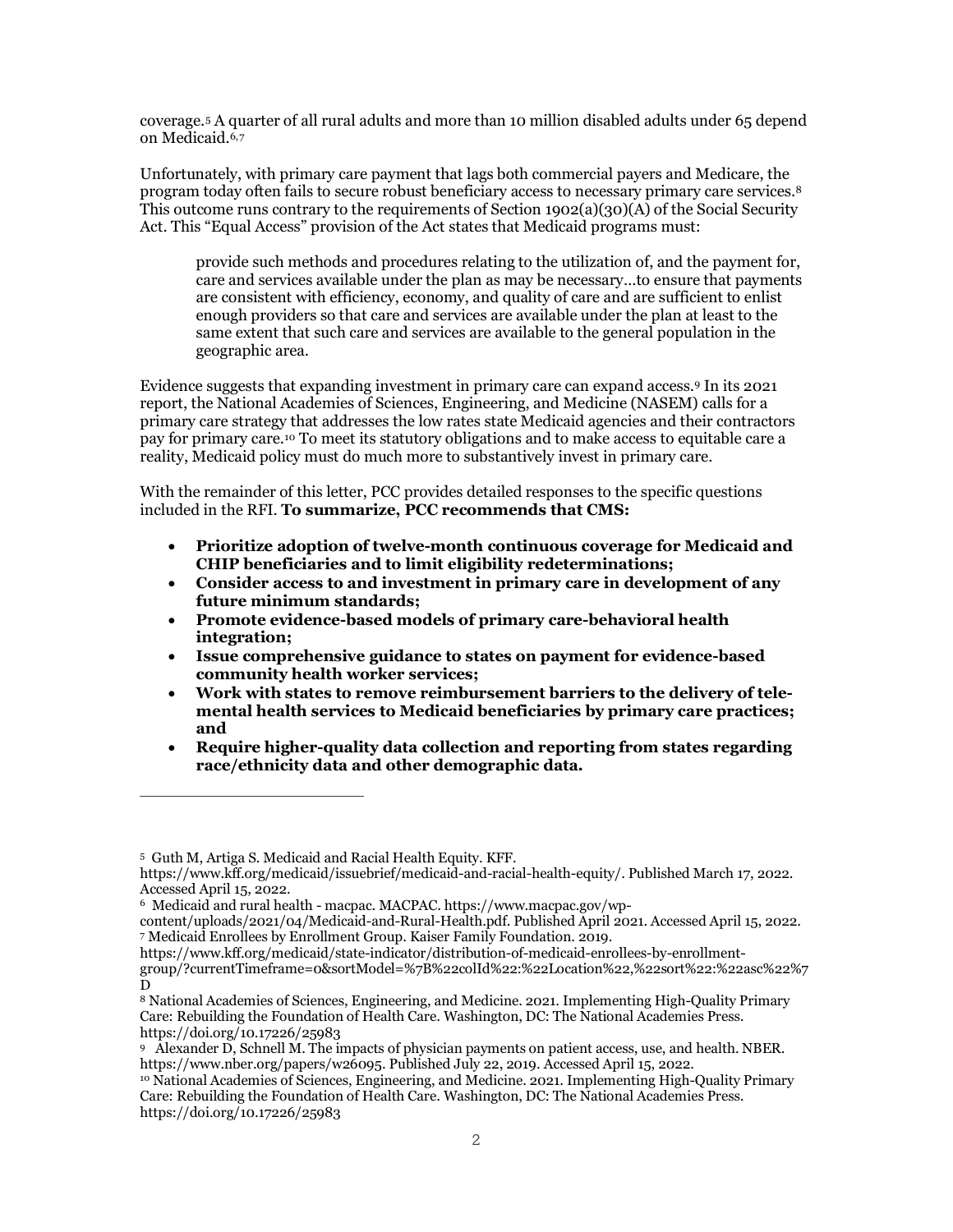# **Detailed Comments**

# **CMS QUESTION:**

**Objective 2: Medicaid and CHIP beneficiaries experience consistent coverage.** CMS is seeking input on strategies to ensure that beneficiaries are not inappropriately disenrolled and to minimize gaps in enrollment due to transitions between programs. These strategies are particularly important during and immediately after the COVID-19 Public Health Emergency (PHE) and can include opportunities that promote beneficiaries' awareness of requirements to renew their coverage as well as states' eligibility assessment processes, which can facilitate coverage continuity and smooth transitions between eligibility categories or programs (e.g., students eligible for school-based Medicaid services are assessed for Supplemental Security Income (SSI)/Medicaid eligibility at age 18, or youth formerly in foster care are assessed for other Medicaid eligibility after age 26).

- 1. How should states monitor **eligibility redeterminations**, and what is needed to improve the process? How could CMS partner with states to identify possible improvements such as, leveraging managed care or enrollment broker organizations, state health insurance assistance programs, and marketplace navigators and assisters to ensure that beneficiary information is correct and that beneficiaries are enabled to respond to requests for information as a part of the eligibility redetermination process, when necessary? How could CMS encourage states to adopt existing policy options that improve beneficiary eligibility redeterminations and promote continuity of coverage, such as express lane eligibility and 12-month continuous eligibility for children?
- 3. What actions could CMS take to promote continuity of coverage for **beneficiaries transitioning** between Medicaid, CHIP, and other insurance affordability programs; between different types of Medicaid and CHIP services/benefits packages; or to a dual Medicaid-Medicare eligibility status? For example, how can CMS promote coverage continuity for beneficiaries moving between eligibility groups (e.g., a child receiving Early and Periodic Screening, Diagnosis, and Treatment [EPSDT] qualified supports who transitions to other Medicaid services such as home and community-based services [HCBS] at age 21, etc.); between programs (Medicaid, CHIP, Basic Health Program, Medicare, and the Marketplace); or across state boundaries? Which of these actions would you prioritize first?

# **PCC RESPONSE:**

### **PCC urges CMS to prioritize adoption of twelve-month continuous coverage for Medicaid and CHIP beneficiaries and to limit eligibility redeterminations to the extent possible.**

Health coverage disruptions—leading to loss of coverage entirely or changes in provider networks—can disrupt the continuity of care that is essential to quality primary care and improved outcomes.<sup>11</sup>

PCC is particularly concerned about the impact of the looming expiration of "Maintenance of Effort" provisions that have prevented states from terminating Medicaid coverage during the Public Health Emergency. PCC encourages CMS to **provide at least a 120-day lead time** 

<span id="page-2-0"></span><sup>11</sup> van Walraven C, Oake N, Jennings A, Forster AJ. The association between continuity of care and outcomes: a systematic and critical review. *J Eval Clin Pract*. 2010;16(5):947-956. doi:10.1111/j.1365- 2753.2009.01235.x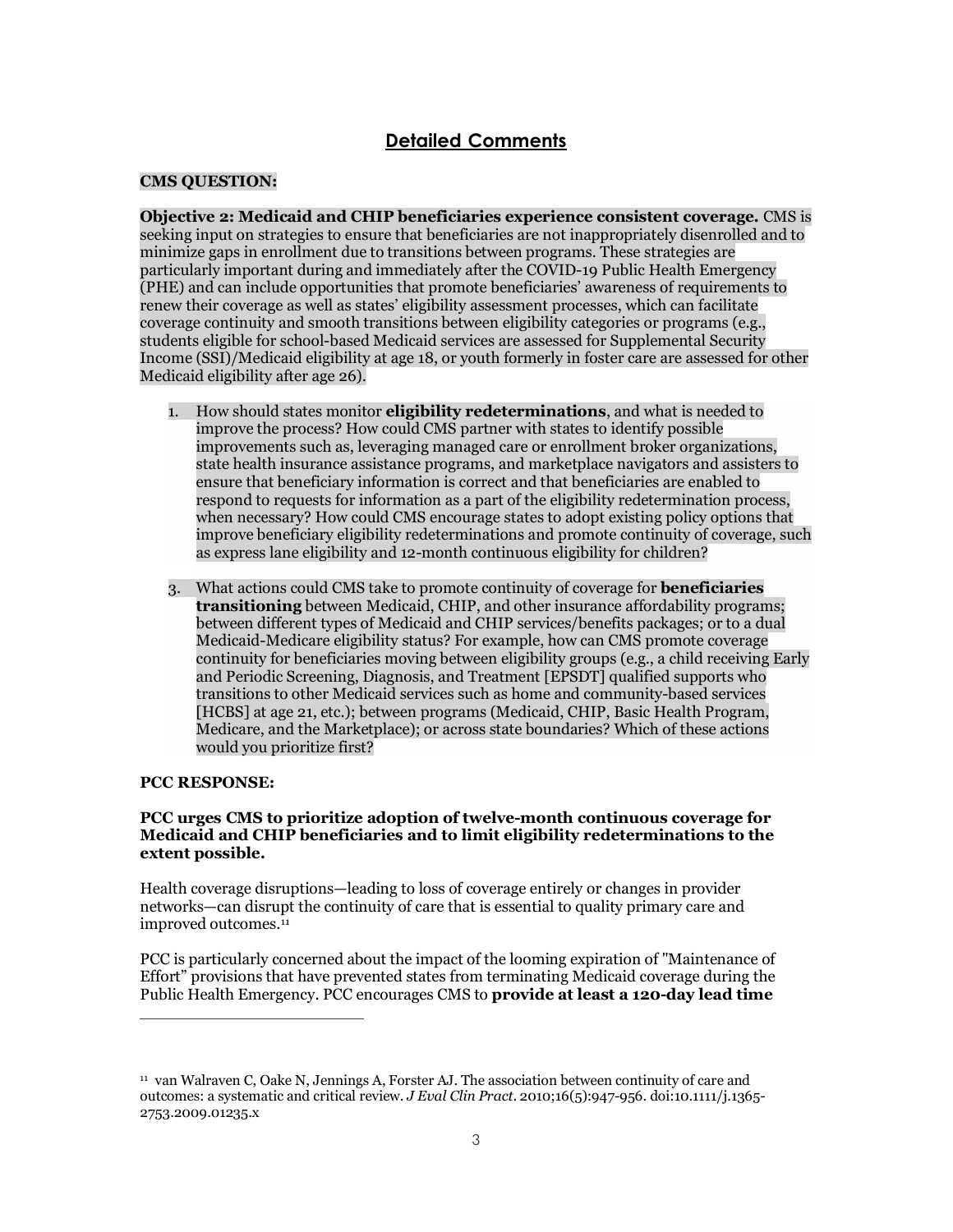### **before unwinding the FMAP/MOE provisions of the Families First Coronavirus Response Act of 2020 so that enrollees have sufficient time to either re-establish their eligibility for Medicaid or determine their eligibility for subsidized coverage in the state or federally facilitated Marketplaces.**

The unwinding of these provisions is not the only challenge to access and eligibility. Prior to the pandemic and the maintenance of effort provision, the instability associated with Medicaid coverage had harmful effects on patients—effects that could have been prevented by access to continuous, high-quality primary care. According to a MACPAC analysis of Medicaid enrollees experiencing coverage churn from 2017 to 2019, the rate of *ambulatory care-sensitive* hospitalizations for diabetes complications, heart failure, COPD/asthma in older adults and asthma in younger adults was nearly twice the rates of hospitalization for the same beneficiary populations prior to disenrollment.[12](#page-3-0) Black, Hispanic, and American Indian and Alaska Native (AIAN) beneficiaries were more likely to experience these disruptions of coverage than other demographic groups.[13](#page-3-1)

A clear path to addressing these challenges already exists. As the Medicaid.gov webpage explains, the twelve-month continuous coverage option for children has ensured that "children can receive appropriate preventive and primary care as well as treatment for any health issues that arise," and "reduces state time and money wasted on unnecessary paperwork and preventable care needs."[14](#page-3-2) PCC believes that continuous coverage can be just as valuable for the health of other beneficiaries as it is for children.

### **PCC supports permanent statutory change to provide continuous eligibility for** *all* **CHIP and Medicaid enrollees and urges CMS to work with Congress to realize this goal.**

Until statutory change is achieved, PCC encourages CMS to use every available policy lever to support continuity of coverage. Specifically, CMS should:

- **a) Continue to give states information about best practices for minimizing procedural disenrollment and for supporting transitions to other coverage for ineligible individuals, including, for example, the number of procedural disenrollment and the number of individuals transitioned to other coverage sources.**
- **b) Work with states to expand automatic re-enrollment procedures and limit mid-year data checks leading to disenrollment.**
- **c) Maintain CMS ongoing support for and cooperation with states, promoting all available options to extend coverage and promote continuity of coverage.**
- **d) Make continuous coverage policies a top priority in communications to and discussions with states regarding waivers and state plans.**

<span id="page-3-2"></span>https://www.medicaid.gov/medicaid/enrollment-strategies/continuous-eligibility-medicaid-and-chipcoverage/index.html. Published September 9, 2021. Accessed April 15, 2022.

<span id="page-3-0"></span><sup>12</sup> Jennings L, Nelb R. Churn and Coverage Transitions. MACPAC.https://www.macpac.gov/wpcontent/uploads/2022/04/Churn-and-Coverage-Transitions.pdf. Published April 7, 2022. Accessed April 15, 2022.

<sup>13</sup> Continuous eligibility for Medicaid and chip coverage. Medicaid.

<span id="page-3-1"></span>https://www.medicaid.gov/medicaid/enrollment-strategies/continuous-eligibility-medicaid-and-chipcoverage/index.html. Published September 9, 2021. Accessed April 15, 2022.

<sup>14</sup> Continuous eligibility for Medicaid and chip coverage. Medicaid.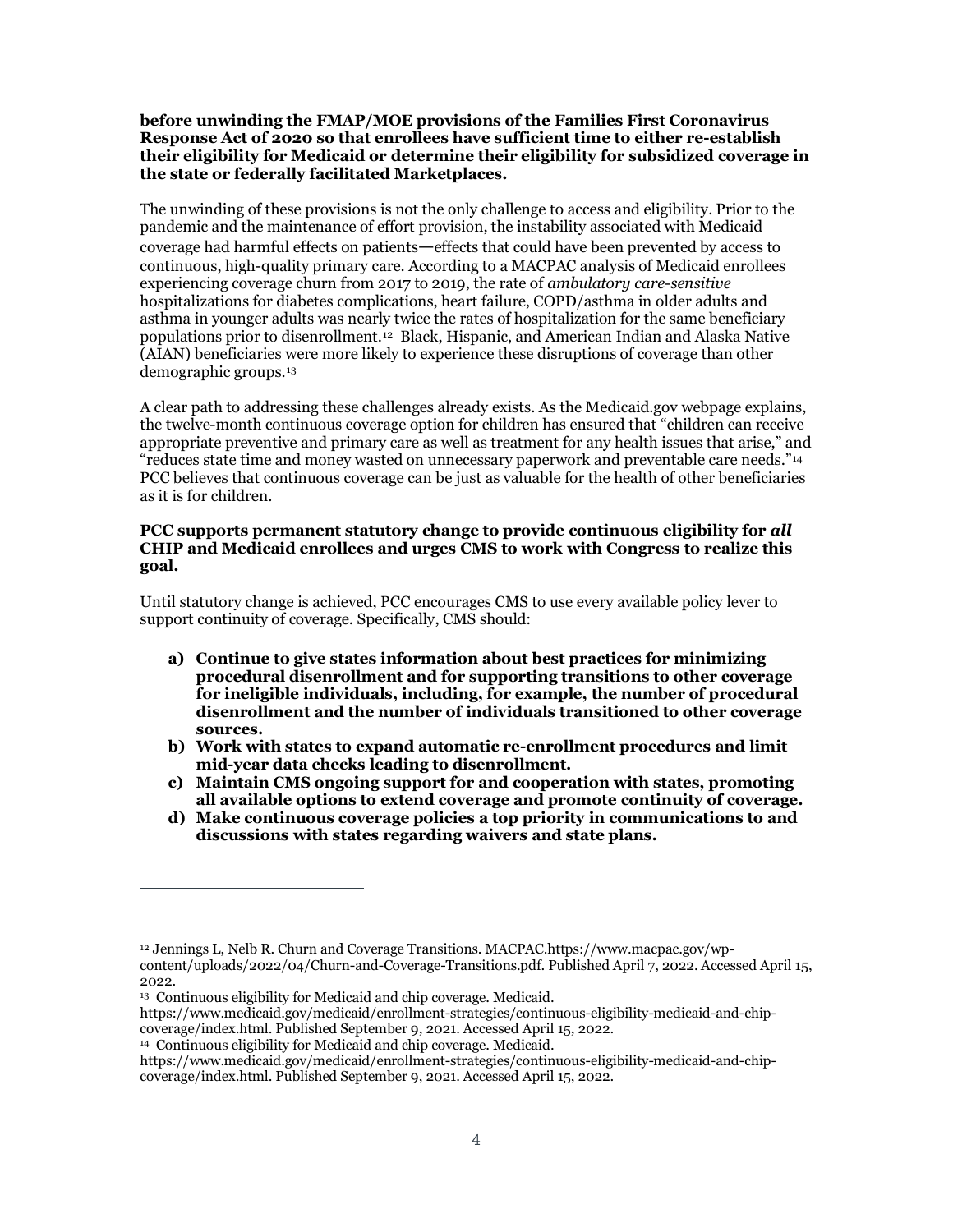Finally, those individuals who are deemed ineligible for Medicaid/CHIP during redeterminations should receive assistance in enrolling in an ACA plan to maintain insurance coverage.

## **CMS QUESTION:**

\_\_\_\_\_\_\_\_\_\_\_\_

**Objective 3:** Whether care is delivered through fee-for-service or managed care, Medicaid and CHIP beneficiaries have access to timely, high-quality, and appropriate care in all payment systems, and this care will be aligned with the beneficiary's needs as a whole person. CMS is seeking feedback on how to establish minimum standards or federal "floors" for equitable and timely access to providers and services, such as targets for the number of days it takes to access services. These standards or "floors" would help address differences in how access is defined, regulated, and monitored across delivery systems, value-based payment arrangements, provider type (e.g., behavioral health, pediatric subspecialties, dental, etc.), geography (e.g., by specific state regions and rural versus urban), language needs, and cultural practices.

1. What would be the most important areas to focus on if CMS develops minimum standards for Medicaid and CHIP programs related to access to services? For example, should the areas of focus be at the national level, the state level, or both? How should the standards vary by delivery system, value- based payment arrangements, geography (e.g., sub-state regions and urban/rural/frontier areas), program eligibility (e.g., dual eligibility in Medicaid and Medicare), and provider types or specialties?

### **PCC RESPONSE:**

With Healthy People 2030, the Department of Health and Human Services has already identified access to primary care as a "key issue: for health care access and quality (one of five domains that make up the social determinants of health) and acknowledged the association between access to primary health care and positive health outcomes.[15](#page-4-0) **To deliver on Medicaid's statutory aims and CMS's health equity and value priorities, access to and investment in primary care should be considered in the future development of minimum standards.** To the extent CMS pursues minimum standards with respect to primary care access, PCC strongly supports NASEM's recommendation that CMS provide technical assistance resources to state Medicaid agencies for implementing and attaining these standards and measure and publish state performance on these standards.[16](#page-4-1)

As a first step, PCC suggests that CMS begin to measure primary care access and investment for each state Medicaid program as described below.

#### Access to a chosen source of primary care

To support the health of people on Medicaid and their communities, every enrollee should have an opportunity to select the primary care practice that will deliver needed care and upon which they can rely to coordinate specialty care and other services. **As part of the yearly state Medicaid Scorecard, CMS should consider including a metric assessing whether individuals enrolled in state Medicaid have a chosen source of primary care and stratify that measure by race and ethnicity, disability, geography, English proficiency, and other key demographic data.** At present, question 10 of the CAHPS Adult

<sup>&</sup>lt;sup>15</sup> Access to primary care. Access to Primary Care - Healthy People 2030.

<span id="page-4-0"></span>[https://health.gov/healthypeople/priority-areas/social-determinants-health/literature-summaries/access](https://health.gov/healthypeople/priority-areas/social-determinants-health/literature-summaries/access-primary-care)[primary-care.](https://health.gov/healthypeople/priority-areas/social-determinants-health/literature-summaries/access-primary-care) Accessed April 15, 2022.

<span id="page-4-1"></span><sup>16</sup> National Academies of Sciences, Engineering, and Medicine. 2021. Implementing High-Quality Primary Care: Rebuilding the Foundation of Health Care. Washington, DC: The National Academies Press. https://doi.org/10.17226/25983.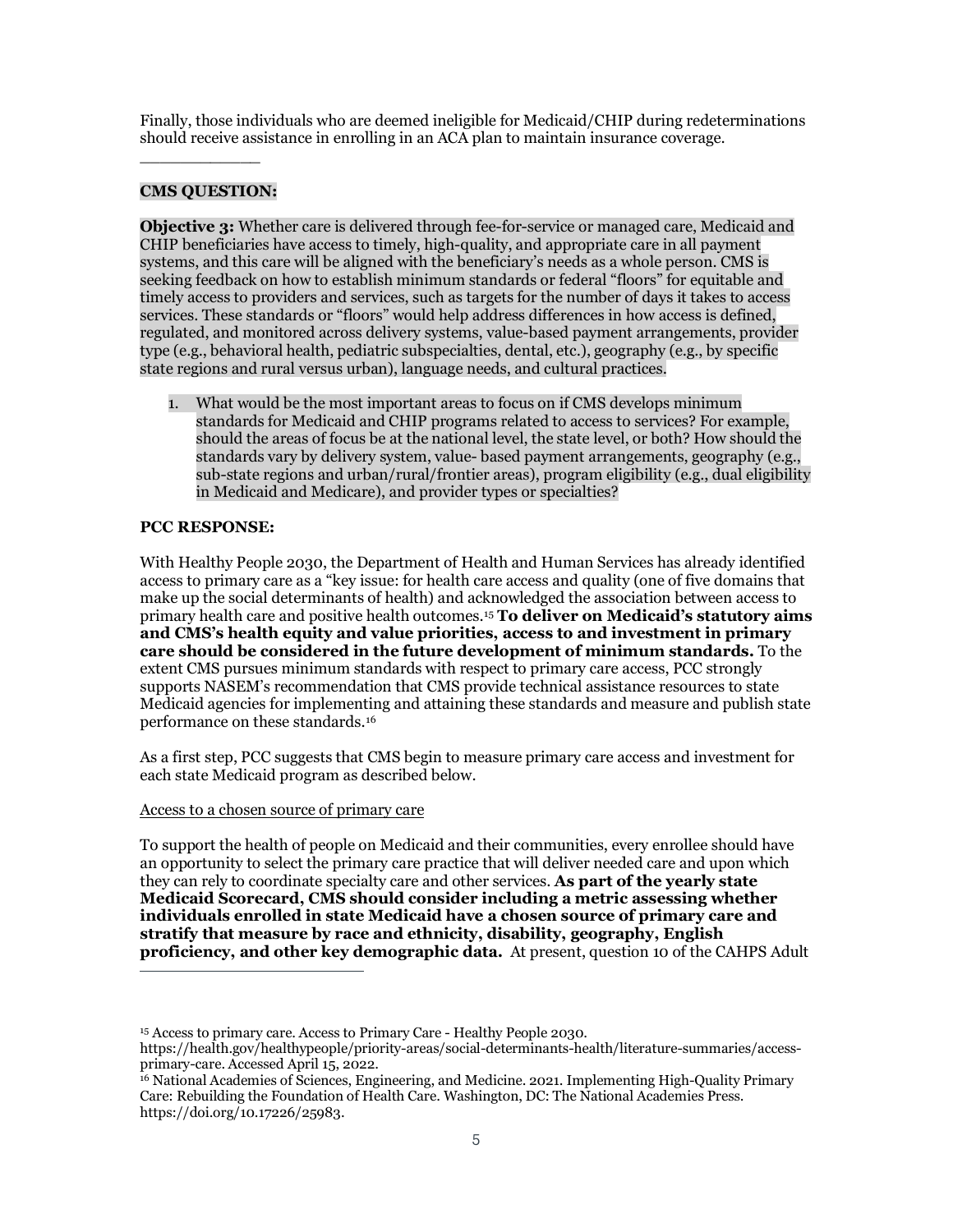Medicaid Survey 5.1 may be one way to measure access to this chosen source of care.[17](#page-5-0) In addition, working with stakeholders, CMS should work to identify additional measures of timely access to care with one's chosen source of primary care and continuity of care.

### Investment in Primary Care

**CMS should explore the inclusion of an additional data point in the yearly Medicaid Scorecard, indicating the percentage of each state's Medicaid health care spending (excluding LTSS) devoted to primary care.** Reported primary care spending should include both fee-for-service and managed care delivery systems as well as non-claims-based payments to the extent possible. CMS should encourage states to adopt consistent, standardized, broad and narrow primary care definitions built on those in used states already reporting primary care spending.

Moving forward, PCC recognizes that identifying additional resources for primary care can be challenging in Medicaid. Yet research shows the value of these investments for population health and cost trajectory for the population overall and communities facing health inequities[.18](#page-5-1) **CMS should actively communicate with Medicaid programs regarding options to expand support for primary care in all communities.** Given current concerns about the value of some current supplemental payment mechanisms, CMS should specifically examine these mechanisms and consider how they might be used to direct more resources to primary care.

# **CMS QUESTION:**

3. How could CMS consider the concepts of whole person care<sup>1</sup> or care coordination across physical health, behavioral health, long-term services and supports (LTSS), and healthrelated social needs when establishing minimum standards for access to services? For example, how can CMS and its partners enhance parity compliance within Medicaid for the provision of behavioral health services, consistent with the Mental Health Parity and Addiction Equity Act? How can CMS support states in providing access to care for pregnant and postpartum women with behavioral health conditions and/or substance use disorders?

# **PCC RESPONSE:**

The training of primary care professionals is focused on the health of the whole person, rather than one aspect of health, disease state, or bodily system. This makes primary care teams uniquely positioned to coordinate across physical health, mental health services, substance use disorder care, and social care. However, neither the current level of primary care payment for primary care nor the predominant fee-based payment methodology adequately supports this sort of coordination. To ensure primary care practices have the needed resources to support wholeperson care, Medicaid, working in tandem with other payers, should change both how and how much primary care is reimbursed.

Immediately below, we recommend steps to promote integration of behavioral health professionals and community health workers as part of the primary care team.

Mental Health and Substance Use/Alcohol Use Disorder

guidance/hp/Adult\_Med\_Eng\_HP51\_2152a.pdf

<span id="page-5-0"></span><sup>17</sup> CAHPS Health Plan Survey. Agency for Healthcare Research and Quality. October 2020. https://www.ahrq.gov/sites/default/files/wysiwyg/cahps/surveys-

<span id="page-5-1"></span><sup>18</sup> Shi L. The impact of primary care: a focused review. *Scientifica (Cairo)*. 2012;2012:432892. doi:10.6064/2012/432892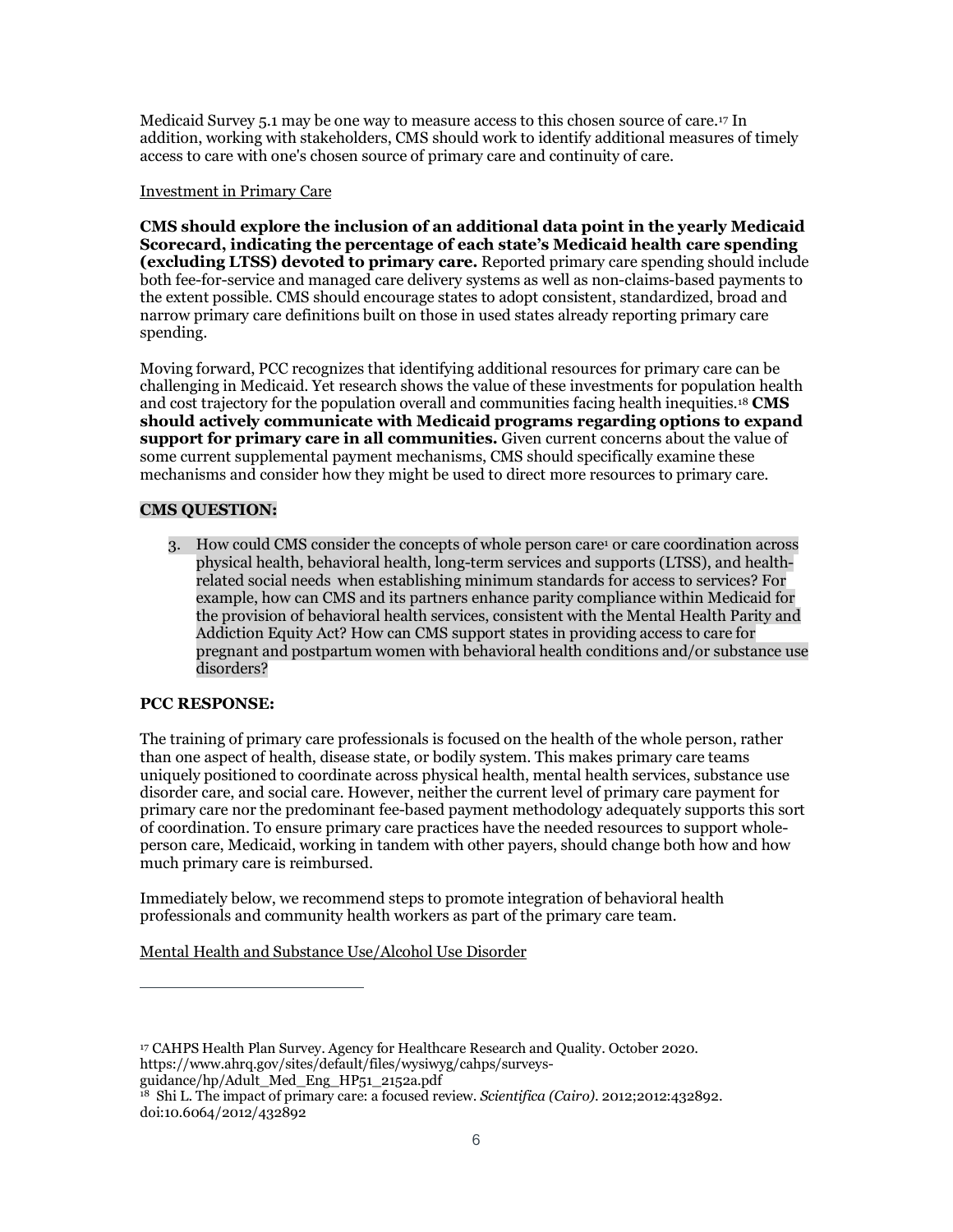Primary care teams with strong, ongoing patient relationships are uniquely able to identify behavioral health concerns, triage challenges, and help patients find the right level and setting of care. More mental health care is rendered in the primary care setting than anywhere else, including the mental health care sector where this has been the case for at least the past four decades.[19](#page-6-0) An adequate response to the multiple current behavioral health crises demands recognizing that reality. It also requires recognizing that primary care clinicians, particularly those who serve populations that have been historically marginalized, are overextended and desperately in need of enhanced support. Team-based, integrated behavioral health can improve outcomes and decrease costs. By leveraging the full health care team, the U.S. can most effectively make use of scarce behavioral health resources.

Unfortunately, public policy fails to provide either sufficient reimbursement or the practice-level training and support needed for integration. This is a lost opportunity to improve population health and combat disparities. **To scale behavioral health-primary care integration, CMS should work with states to:** 

- **1. Strengthen reimbursement for evidence-based models of primary care integration, such as the collaborative care model and the primary care behavioral health model, and**
- 2. **Provide upfront resources to support the training, workforce, and practice infrastructure needed to implement these models.** (For example, the Health Resources and Services Administration's Pediatric Mental Health Access Program provides telehealth-enabled training to participating practices implementing behavioral health integration. Similar support should be available for practices serving adults and children across state Medicaid programs.)

PCC has previously provided CMS with detailed recommendations on steps CMS and HHS can [take to support primary care-behavioral health integration.](https://www.pcpcc.org/sites/default/files/news_files/PCC%20letter_Behav%20Health%20Integration%20FINAL%20w%20sig_0.pdf)

**In addition, PCC supports the establishment of planning grants and a demonstration program to strengthen Medicaid provider capacity for mental health services, as called for in the Administration's proposed FY 2023 budget.** Just as a similarly structured demonstration program, funded in Section 1003 of the SUPPORT Act, enhanced Substance Use Disorder Treatment capacity, PCC believes the proposed grants have the potential to improve the support and payment for behavioral health integration in primary care.

### Community Health Workers

To promote whole-person care and achieve health equity, CMS should better support the full range of services provided by community health workers (CHWs). Medicaid policy should provide adequate funding, meaningful quality guardrails, and assurance that CHW roles and identities are preserved and not over-medicalized.

CHWs are trustworthy individuals who partner with individuals and families in their own communities to improve health. CHWs find and meet people where they are, get to know their clients' life stories, and ask each client what she thinks will improve her life and health. CHWs then provide tailored support based on these needs and preferences.

Under existing legislative authority, some states have partnered with CMS to pay for CHWs, promotores de salud, and community health representatives through several [mechanisms,](https://familiesusa.org/wp-content/uploads/2019/09/HEV_CHW-Funding-Pathways_Table-1.pdf)

<span id="page-6-0"></span><sup>19</sup> Regier et al JAMA 1978; Jetty et al Journal of Primary Care & Community Health 2021.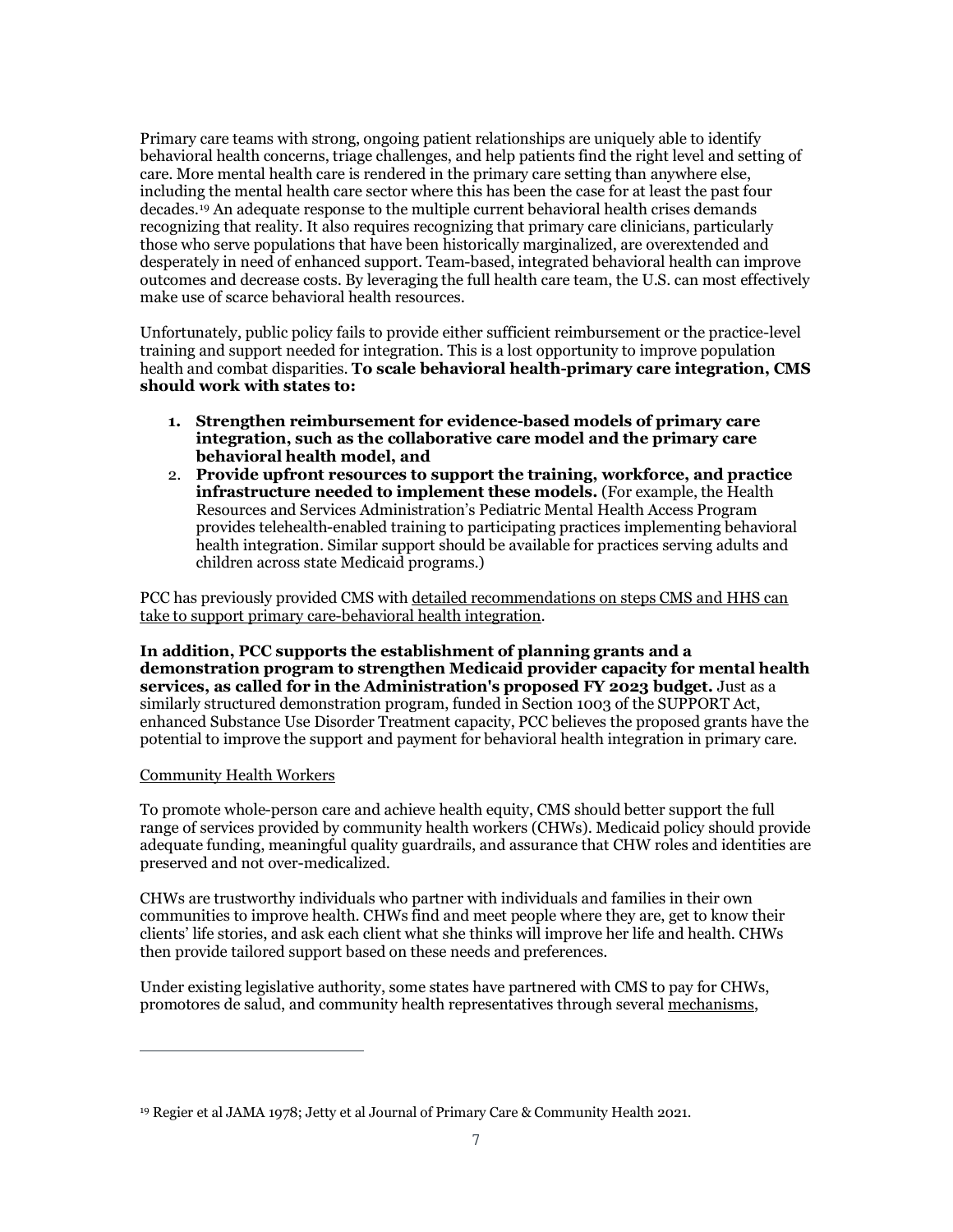including State Plan Amendments, 1115 waivers, and arrangements with Medicaid managed care organizations (MCOs).

Broader Medicaid support for CHWs could offer substantial value to Medicaid primary care particularly in communities impacted by health inequities. As one example, the Penn Center for Community Health Workers developed [IMPaCT,](https://chw.upenn.edu/about/) a standardized, scalable CHW program. IMPaCT, which has been tested in three randomized controlle[d trials,](https://doi.org/10.1111/1475-6773.13321) improves chronic disease control, mental health, and quality of care while reducing total hospital days by 65%.[20](#page-7-0) IMPaCT has provided a \$2.47 [to \\$1 annual return on investment](https://www.healthaffairs.org/doi/full/10.1377/hlthaff.2019.00981) for the Medicaid program.<sup>[21](#page-7-1)</sup>

Additional steps are required to help more primary care practices incorporate CHWs as an integral part of the care team

**PCC recommends CMS issue comprehensive guidance to states on payment for evidence-based community health worker services under all available mechanisms, including:** 

- **Clarification that states can submit, and CMS will approve, a state plan amendment or 1115 waiver that provides coverage for the full range of evidence-base[d community health worker](https://www.c3project.org/roles-competencies) supports (including those addressing the social determinants of health, health promotion, advocacy and disease prevention).**
- **Guidance for Medicaid managed care arrangements that incorporate CHW services, including what can be considered medical costs and what can be included in the capitation rate, driving toward more robust funding for CHW services through these arrangements.**
- **Best practices on the inclusion of community-based organizations in Medicaid provider networks, including payment arrangements with Medicaid managed care organizations that do not require CBOs to track feefor-service billing.**
- **Clarification that, rather than submitting qualifications of unlicensed providers delivering these services, states can use the National Committee on Quality Assurance's [guidance](https://www.ncqa.org/wp-content/uploads/2021/11/Critical-Inputs-for-Successful-CHW-Programs-White-Paper-November2021.pdf) on critical inputs for community health workers.**

### **CMS QUESTION:**

4. In addition to existing legal obligations, how should CMS address cultural competency and language preferences in establishing minimum access standards? What activities have states and other stakeholders found the most meaningful in identifying cultural and language gaps among providers that might impact access to care?

<span id="page-7-1"></span><span id="page-7-0"></span><sup>20</sup> Vasan A, Morgan JW, Mitra N, et al. Effects of a standardized community health worker intervention on hospitalization among disadvantaged patients with multiple chronic conditions: A pooled analysis of three clinical trials. *Health Serv Res*. 2020;55 Suppl 2(Suppl 2):894-901. doi:10.1111/1475-6773.13321 <sup>21</sup> Kangovi S, Mitra N, Grande D, Long JA, Asch DA. Evidence-Based Community Health Worker Program Addresses Unmet Social Needs And Generates Positive Return On Investment. *Health Aff (Millwood)*. 2020;39(2):207-213. doi:10.1377/hlthaff.2019.00981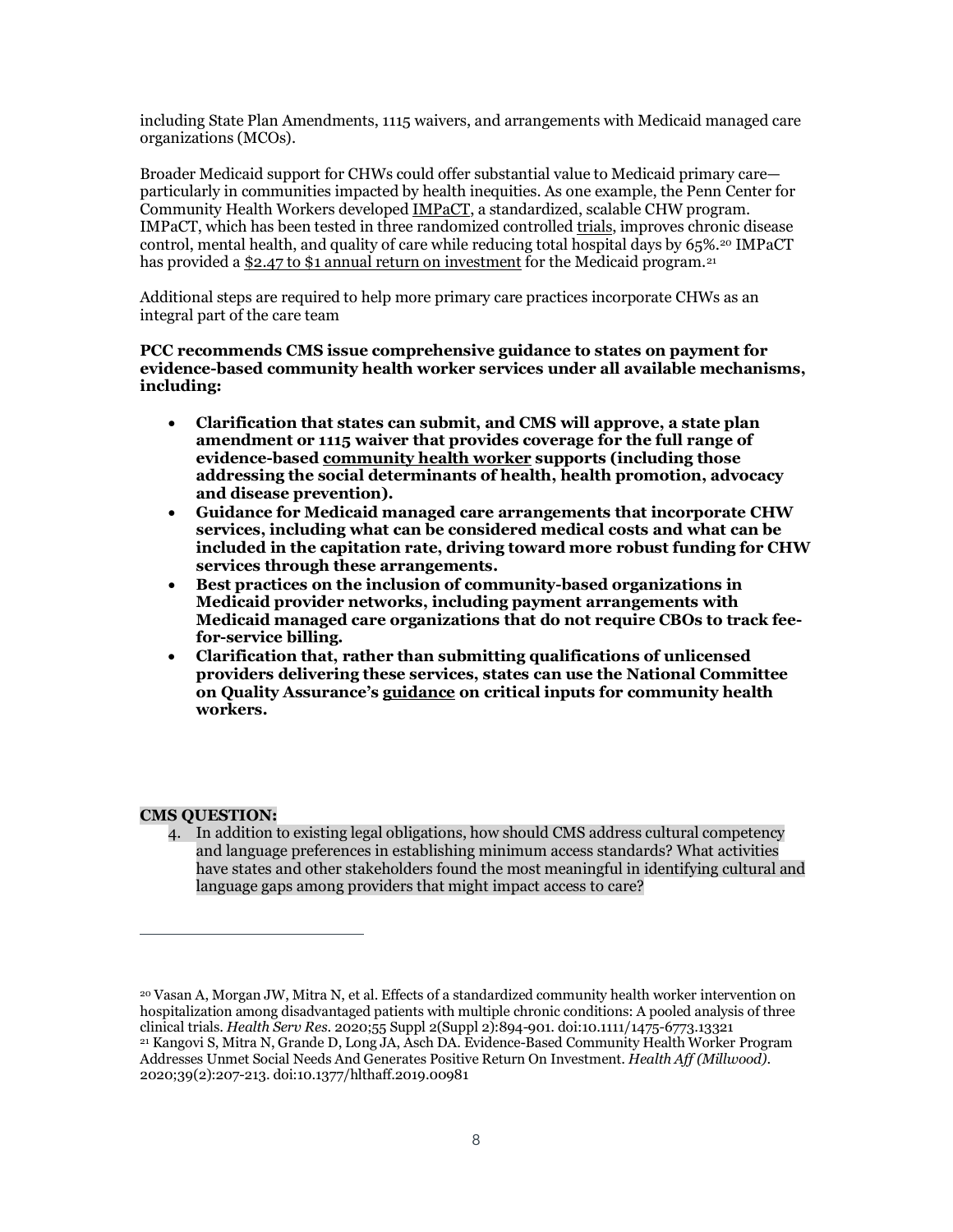#### **PCC RESPONSE:**

According to the Kaiser Family Foundation, 16% of nonelderly adults living in households with at least one Medicaid enrollee have limited English proficiency, and 23% of children on Medicaid have a parent with limited English proficiency.<sup>[22](#page-8-0)</sup>

**CMS should direct states to provide full payment for trained interpreter services for enrollees with limited English proficiency, ensure educational materials to families that are culturally effective and written at literacy levels and in languages used by Medicaid recipients, and create minimum essential standards across electronic health records (EHRs) that allow clinicians to indicate the unique language needs.** 

### **CMS QUESTION:**

5. What are specific ways that CMS can support states to increase and diversify the pool of available providers for Medicaid and CHIP (e.g., through encouragement of service delivery via telehealth, encouraging states to explore cross-state licensure of providers, enabling family members to be paid for providing caregiving services, supporting the effective implementation of Early and Periodic Screening, Diagnostic and Treatment (EPSDT) benefits, implementing multi-payer value-based purchasing initiatives, etc.)? Which of these ways is the most important?

#### **PCC RESPONSE:**

Today, many communities struggle with the limited availability of primary care. According to the latest quarterly report from the Health Resources and Services Administration, 91.5 million people reside in primary care Health Professional Shortage Areas.[23](#page-8-1) As Medicaid works to strengthen the primary care workforce pipeline for underserved communities, broadening collaborative, inter-professional teams can also support access.

To support robust teams, however, the U.S. must change both how much is invested in primary care and the way those investments are made. Research from the Harvard Center for Primary Care shows that a large percentage of a primary care practice's revenue must be prospective in order for it to make financial sense for a practice to build out a more robust team and move away from visit-based care.<sup>[24](#page-8-2)</sup>

Primary care practices in all communities need pathways to rapidly transition from a predominantly fee-for-service model to predominantly population-based prospective payment (hybrid) models that would include adjustment for health status, risk, social drivers, and other elements. Such hybrid models should be implemented and aligned across payers while being mindful of practice heterogeneity and the need to support greater adoption of telehealth. To achieve rapid transition to and sustainability of comprehensive primary care practice models,

<span id="page-8-0"></span><sup>22</sup> Artiga S, Haldar S, Rudowitz R, Damico A. Unwinding of the phe: Maintaining Medicaid for people with limited English proficiency. KFF[. https://www.kff.org/medicaid/issue-brief/unwinding-of-the-phe](https://www.kff.org/medicaid/issue-brief/unwinding-of-the-phe-maintaining-medicaid-for-people-with-limited-english-proficiency/#:%7E:text=Overall%2C%2016%25%20of%20nonelderly%20adults,in%20Medicaid%20(Figure%201)[maintaining-medicaid-for-people-with-limited-english-](https://www.kff.org/medicaid/issue-brief/unwinding-of-the-phe-maintaining-medicaid-for-people-with-limited-english-proficiency/#:%7E:text=Overall%2C%2016%25%20of%20nonelderly%20adults,in%20Medicaid%20(Figure%201)

[proficiency/#:~:text=Overall%2C%2016%25%20of%20nonelderly%20adults,in%20Medicaid%20\(Figure%2](https://www.kff.org/medicaid/issue-brief/unwinding-of-the-phe-maintaining-medicaid-for-people-with-limited-english-proficiency/#:%7E:text=Overall%2C%2016%25%20of%20nonelderly%20adults,in%20Medicaid%20(Figure%201) [01.](https://www.kff.org/medicaid/issue-brief/unwinding-of-the-phe-maintaining-medicaid-for-people-with-limited-english-proficiency/#:%7E:text=Overall%2C%2016%25%20of%20nonelderly%20adults,in%20Medicaid%20(Figure%201) Published March 3, 2022. Accessed April 15, 2022.

<span id="page-8-1"></span><sup>23</sup> Health Resources and Services Administration. Designated Health Professional Shortage Area Statistics – Second Quarter of FY 2022. Accessed April 15, 2022.

https://data.hrsa.gov/Default/GenerateHPSAQuarterlyReport

<span id="page-8-2"></span><sup>24</sup> Basu S, Phillips RS, Song Z, Bitton A, Landon BE. High Levels Of Capitation Payments Needed To Shift Primary Care Toward Proactive Team And Nonvisit Care. *Health Aff (Millwood)*. 2017;36(9):1599-1605. doi:10.1377/hlthaff.2017.0367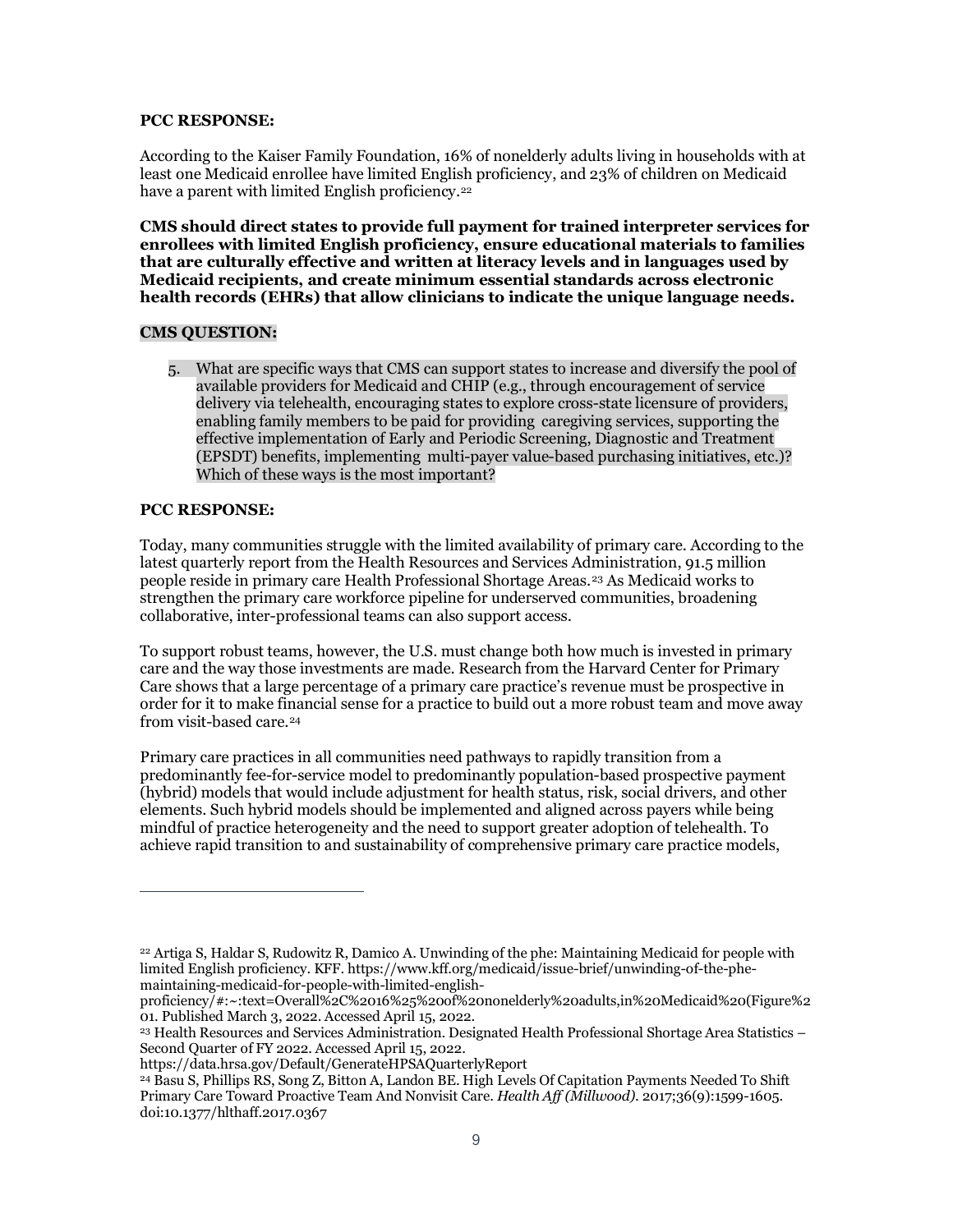overall healthcare spending, both in terms of ongoing payment and needed investment, must be rebalanced towards primary care.

Behavioral health services are an important component of comprehensive, whole-person primary care, and telehealth has a particularly important role in supporting this behavioral health integration. The distribution and availability of mental health professionals is inadequate to support in-person access to behavioral health care, particularly among rural communities and communities of color. During the pandemic, primary care teams in these communities have leveraged remote tele-mental health to care for and manage the health of their patients—often in communities where available mental health professionals are lacking.

Given the endemic rates of and disparities in mental health disorders predating the Public Health Emergency and increased prevalence during that emergency, **CMS should work with states to remove reimbursement barriers to the delivery of tele-mental health services to Medicaid beneficiaries by primary care practices.** 

### **CMS QUESTION:**

**Objective 4:** CMS has data available to measure, monitor, and support improvement efforts related to access to services (i.e., potential access; realized access; and beneficiary experience with care across states, delivery systems, and populations). CMS is interested in feedback about what new data sources, existing data sources (including Transformed Medicaid Statistical Information System [T-MSIS], Medicaid and CHIP Core Sets, and home-and community-based services (HCBS) measure set), and additional analyses could be used to meaningfully monitor and encourage equitable access within Medicaid and CHIP programs.

5. How can CMS best leverage **T-MSIS data to monitor access** broadly and to help assess potential inequities in access? What additional data or specific variables would need to be collected through T-MSIS to achieve better assess across states and delivery systems (e.g., provider taxonomy code set requirements to identify provider specialties, reporting of National Provider Identifiers [NPIs] for billing and servicing providers, uniform managed care plan ID submissions across all states, adding unique IDs for beneficiaries or for managed care corporations, etc.)?

### **PCC RESPONSE:**

One of the greatest challenges to understanding disparities in health care access and outcomes is the failure to collect complete and accurate demographic data of enrollees. The Transformed Medicaid Statistical Information System (T-MSIS) is designed to improve standardization and streamline reporting and stratification of data by key demographics. Despite efforts, the quality of collected data differs significantly across states. A 2018 CMS analysis found more than 10% of race and ethnicity data is missing for most states, with some states missing as much as 50% of data.[25](#page-9-0) Complete and accurate data for Asian American and Pacific Islanders (AAPI), Latinx (Hispanic), and Native American enrollees is poor, and other demographic data, such as disability and sexual orientation and gender identity (SOGI), is rarely collected. Missing data is indicative of at least two underlying issues—reporting is voluntary, and CMS guidance is not strong enough.

<span id="page-9-0"></span><sup>25</sup> Race/ethnicity data in CMS Medicaid (T-MSIS) analytic files updated December 2021 – features 2019 data. SHADAC. https://www.shadac.org/news/raceethnicity-data-cms-medicaid-t-msis-analytic-filesupdated-december-2021-%E2%80%93-features-2019. Published February 1, 2022. Accessed April 15, 2022.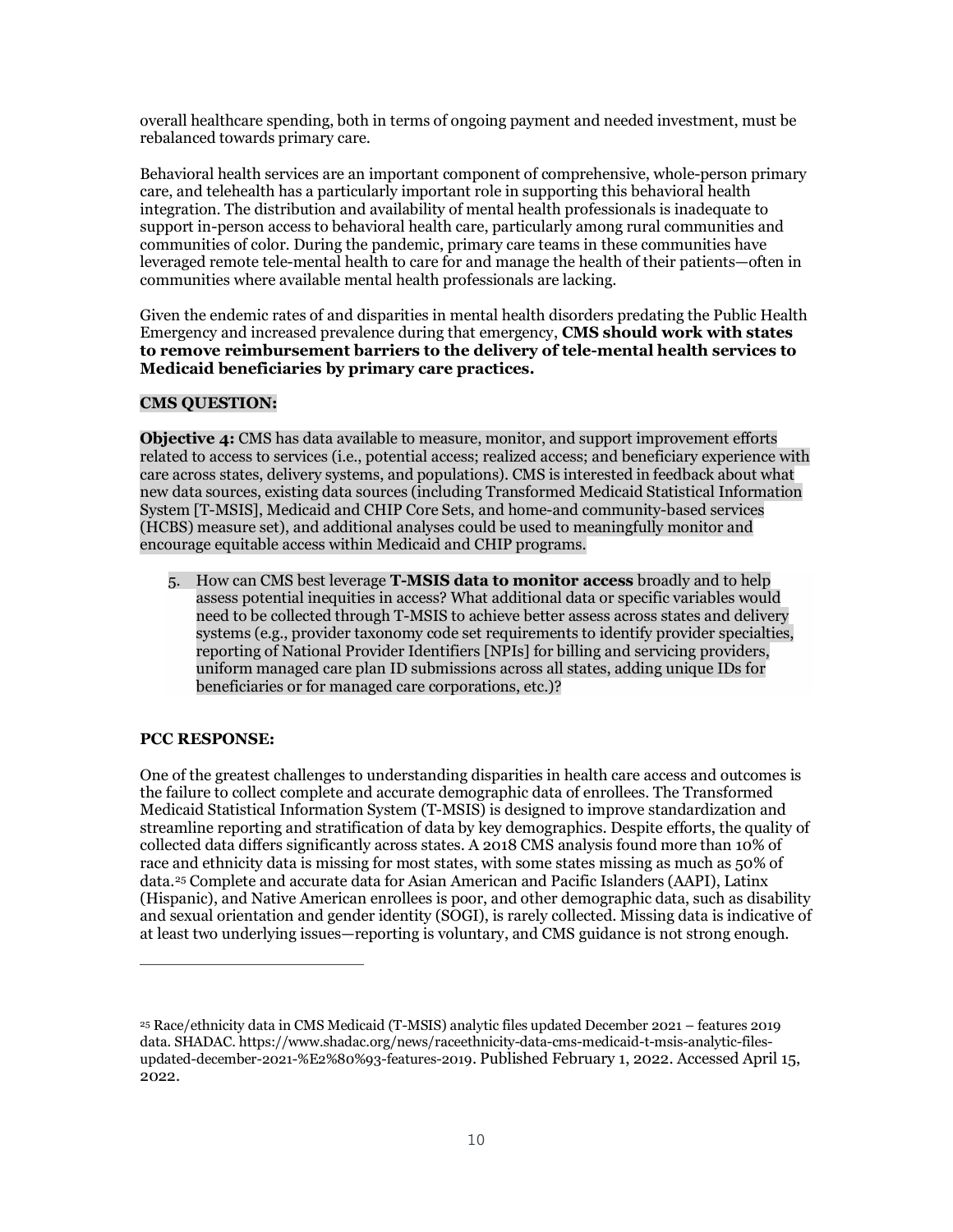**CMS should use regulatory and compliance standards to require higher-quality data collection and reporting from states.** CMS should also support states in this effort. For example, CMS could provide technical assistance to states on approaches to capture data on race and ethnicity and other key data at enrollment and after enrollment by working with managed care plans.

Improving reporting on race and ethnicity and other key demographic data in T-MSIS is a necessary first step in efforts to monitor disparities in access, followed by the timely analysis and public reporting of performance or health outcomes by demographic characteristics. Without accurate and complete data, CMS and state Medicaid programs will continue to lag in developing targeted and impactful health equity initiatives.

PCC thanks CMS for prioritizing the issues addressed in this RfI and seeking stakeholder feedback in advance of rulemaking. If our team can answer any questions regarding these comments, please contact PCC's Director of Policy, Larry McNeely at [lmcneely@thepcc.org.](mailto:lmcneely@thepcc.org)

Sincerely,

\_\_\_\_\_\_\_\_\_\_\_\_

Ann C. Griner

Ann Greiner President & CEO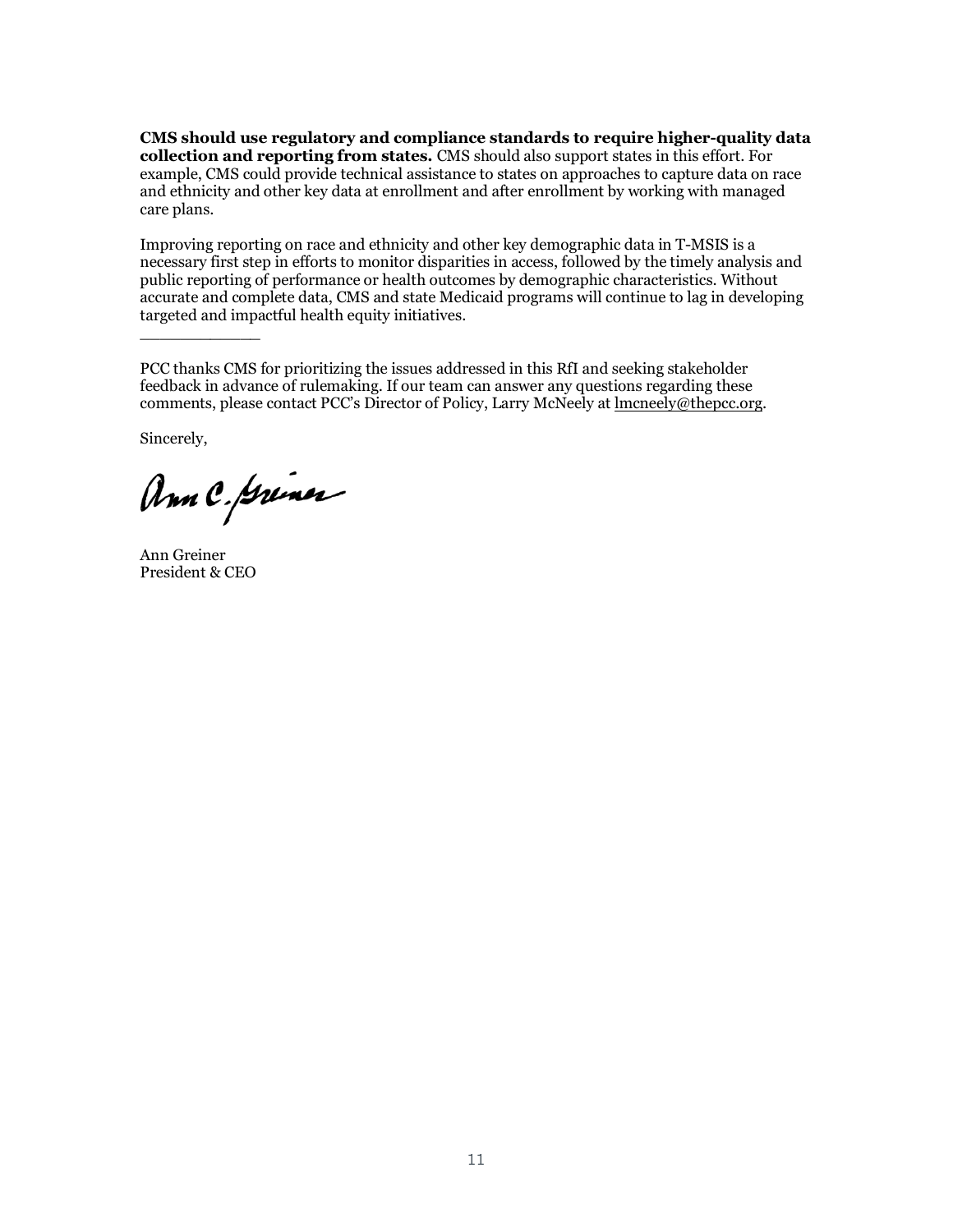### **PCC Executive Members**

Below is a list of the Primary Care Collaborative's executive members that pay dues to the organization and support its mission. Membership does not indicate explicit endorsement of this letter.

#### AARP

Accreditation Association for Ambulatory Health Care, Inc. Alzheimer's Association America's Agenda American Academy of Child & Adolescent Psychiatry American Academy of Family Physicians American Academy of Pediatrics American Academy of Physician Associates American Association of Nurse Practitioners American Board of Family Medicine Foundation American Board of Internal Medicine Foundation American Cancer Society American College of Clinical Pharmacy American College of Lifestyle Medicine American College of Osteopathic Family Physicians American College of Osteopathic Internists American College of Physicians American Psychiatric Association Foundation American Psychological Association Anthem, Inc. Array Behavioral Care Ascension Medical Group Black Women's Health Imperative Blue Cross Blue Shield of Michigan CareFirst, BlueCross BlueShield Catalyst Health Network Community Care of North Carolina CVS Health Families USA Harvard Medical School Center for Primary Care HealthTeamWorks IBM Included Health Innovaccer Institute for Patient- and Family-Centered Care Johns Hopkins Community Physicians, Inc. Johnson & Johnson Mathematica Policy Research MedNetOne Health Solutions Mental Health America Merck Morehouse School of Medicine - National Center for Primary Care National Alliance of Healthcare Purchaser Coalitions National Association of ACOs National Coalition on Health Care National Interprofessional Initiative on Oral Health National PACE Association National Partnership for Women & Families National Rural Health Association NCQA